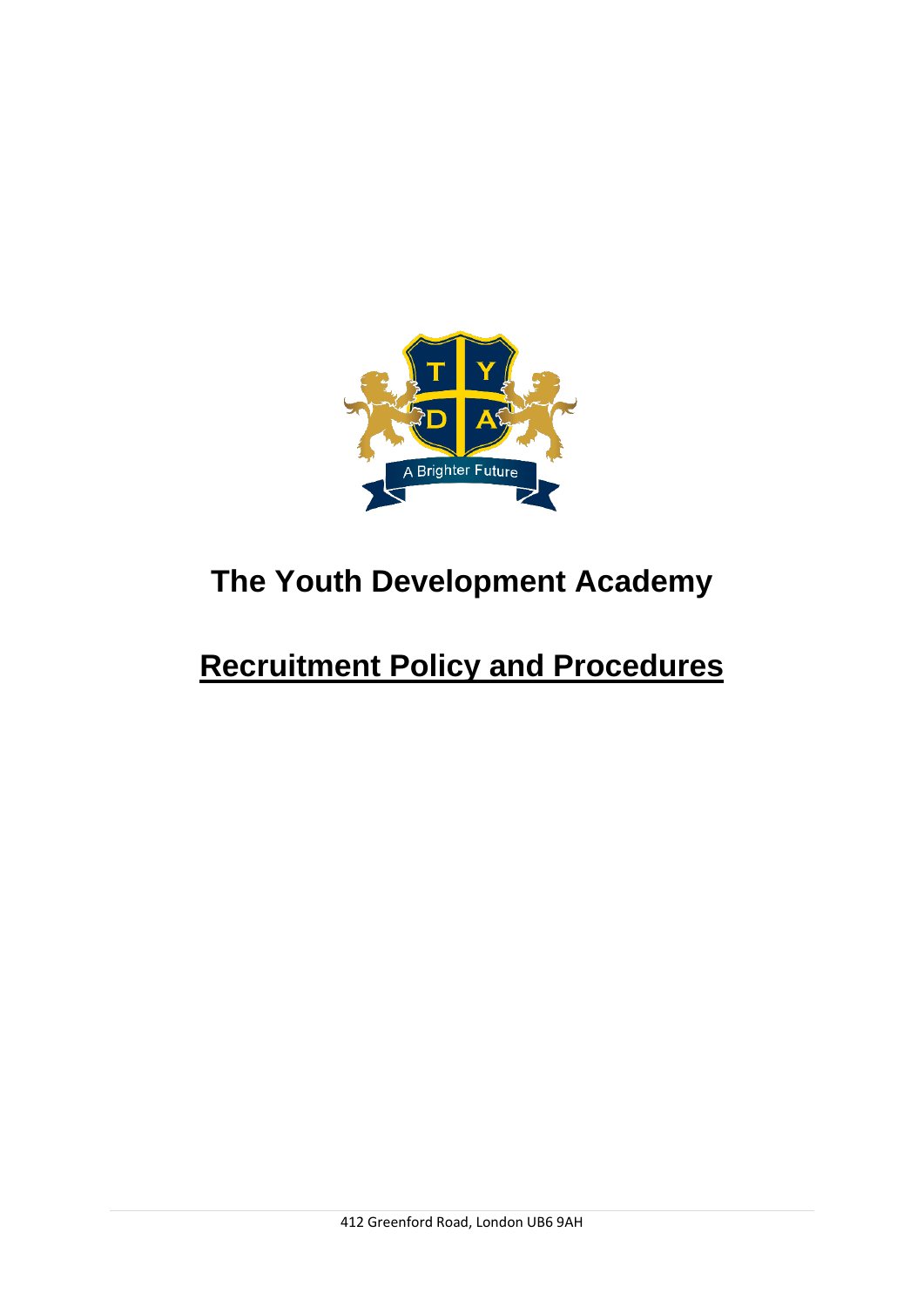### **Introduction**

The Youth Development Academy policy is to recruit the best person for each vacancy using a fair, transparent, systematically reviewed recruitment and selection process. This policy is central to the Academy's ability to deliver a high quality learning experience to all learners. Appointment will always be on merit, and compliant with relevant legislative and statutory obligations.

It is also essential that the Academy creates and maintains a culture of safe recruitment by having in place recruitment procedures that help deter, reject or identify people who might abuse children or young people.

The Academy is committed to treating all applicants fairly, equitably and with dignity, aiming to ensure that the candidate experience is positive, irrespective of the outcome. The Academy will promote 'best practice recruitment and selection' and will continuously review and develop its practices to allow new ideas and approaches to be incorporated as well as ensuring Best Recruitment practices are in place.

The Academy values diversity and is committed to eliminating unlawful and unfair discrimination. In accordance with The Equality Act 2010, the Academy will take into account a protected characteristic when deciding to recruit where two or more candidates are equally qualified for the position, to address under-representation in the workforce.

The Human Resources team are responsible for co-ordinating and providing advice and guidance on the Academy's Recruitment and Selection processes and the systems that support this

#### **Scope**

This policy applies to all vacancies and all stages of the Recruitment and Selection process within the Academy. The policy will be made available on request to any interested party. Employees involved in any stage of the recruitment and selection of staff should be aware of and enact the principles of this policy and any related policies and procedures. In addition any external consultants or recruitment agencies who assist in the recruitment process must act in accordance with this policy. Human Resources are responsible for providing such external third parties with this policy prior to their involvement in the recruitment process.

#### **Vacancies**

When a vacancy arises, it is the responsibility of the line manager in discussion with a member of the Senior Leadership Team to ascertain whether the post is still required and whether the job description is accurate and in line with the Academy's business needs. A review may consider whether the role could be offered on a more flexible working pattern (such as job share, part-time or term time only working) or on a fixed term or open ended basis.

Prior to the commencement of recruiting to a vacant post, the role must have been job evaluated within the last two years and an accurate person specification produced which is evidence-based. When new Support Staff posts are created then these must be evaluated and the pay and grade determined by the Job Evaluation Panel.

Posts will generally be advertised on sites deemed most appropriate for the recruitment of staff. Exceptions may exist when it would be inappropriate to advertise vacancies, for example, when there is a need for internal redeployment due to a redundancy situation, due to occupational health reasons or due to the ending of a fixed term contract. Managers will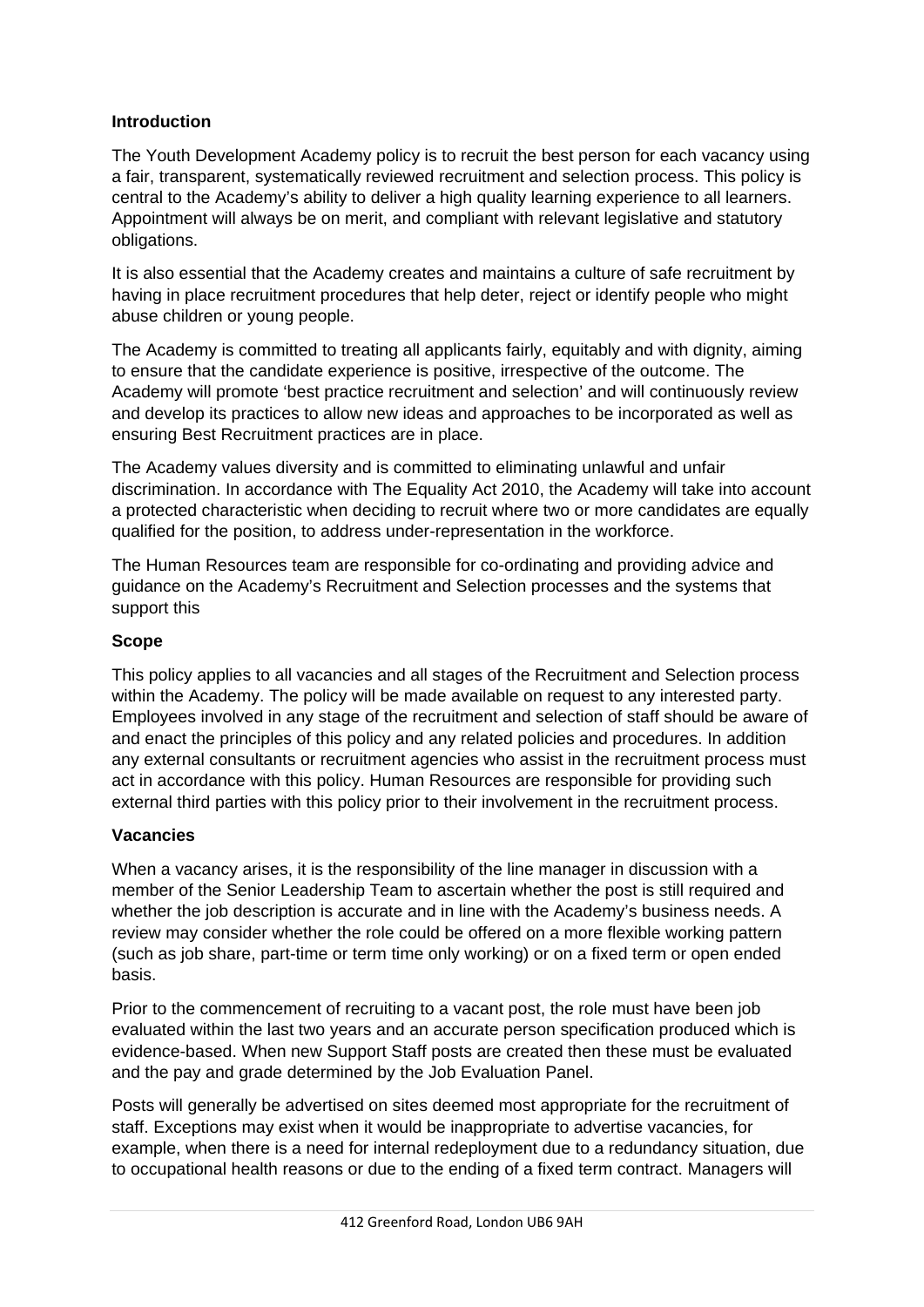also give consideration to internal only advertising where posts may offer career advancement opportunities. Advertisements will be accurate and comply with the College's Equal Opportunities Policy.

## **Shortlisting**

The shortlisting process will be based on the requirements of the post as defined in the person specification, assessing candidates against essential and desirable criteria. Essential criteria will be used to establish the initial shortlist and only if there are large number of applicants will the desirable criteria be used to produce a final shortlist. The shortlisting will be undertaken by more than one person and normally by those managers who are to be on the selection interview panel. The names of shortlisted people and interviews will be recorded by Human Resources but will not be visible to the shortlisting panel until after the shortlisting process. Other methods of shortlisting such as psychometric analysis may be used for posts involving senior managers.

## **Selection**

Selection methods may vary depending upon the requirements of a post. Selection may include a panel interview, work simulation such as a written test or task, presentation, numerical and verbal reasoning exercises, etc. The selection methods used will be appropriate and relate to job requirements and all decisions will be based on objective criteria. Selection interview panels will reach agreement on the appointment decision by consensus. The chair of the panel will be responsible for the final decision in the event agreement cannot be reached. The selection of members of interview panels will aim to reflect the diversity of the sector's workforce (e.g. where practicable it should comprise of at least one member of each sex).

## **Appointment and Safer Recruitment Checks**

Panel chairs will make verbal offers of appointment where appropriate following reference to HR. Verbal and written offers of appointment will all be made subject to serving a probationary period and satisfactory pre-employment checks, including Disclosure and Barring Service (DBS) checks, Employer Access Online checks (for teachers) and a Barred List Check (for teachers), two references, evidence of their eligibility to work and live in the UK, relevant qualifications and health, especially in respect of Fitness to Teach<sup>1</sup>.

## **Right to work in the UK**

All candidates are asked to complete a section on their right to work in the UK on the application form and to provide original documentary evidence of their status before employment. Any documents provided will then be photocopied and copies kept on file, including details of the date when checks were made. The evidence to be provided depends on the individual's immigration status and may include a passport, a certificate of registration or naturalisation, or a birth certificate when presented with proof of a National Insurance number.

Further information on the right to check can be accessed from UK Visas and Immigration at:<https://www.gov.uk/government/organisations/uk-visas-and-immigration>

#### **General**

Under our Code of Conduct it is the responsibility of any employee involved in a selection process to declare an interest at the early stages of the process if they have a personal or

<span id="page-2-0"></span> $\overline{a}$ <sup>1</sup> Physical and Mental Fitness to Teach of Teachers and Entrants to Initial Teacher Training DfE Circular 4/99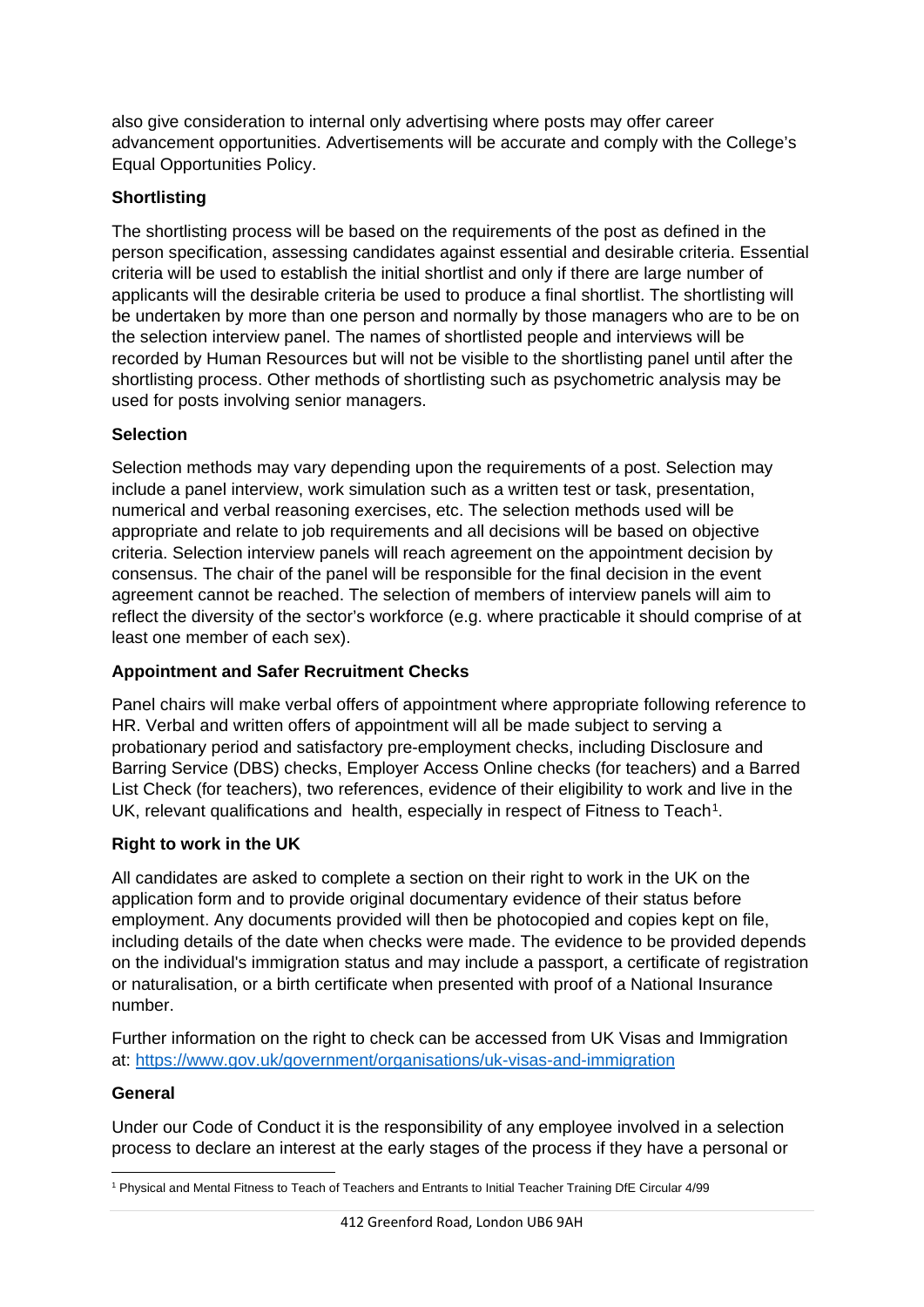professional connection to any shortlisted candidate. Academy employees who are involved with the recruitment and selection of staff must undergo the appropriate recruitment and selection training. External panel members will be given written guidance on the Academy's Recruitment and Selection policy and procedure.

Feedback to unsuccessful interviewed candidates will be given when contacted by telephone. Written feedback will not be given to candidates. Unsuccessful applicants who are not called to interview will receive an electronic automated response.

### **Equality & Diversity**

Particular care will be taken to ensure that this policy is fairly applied and there is no discrimination on the grounds of race or ethnic origin, disability, gender or gender identity, caring responsibilities, pregnancy/maternity, marriage and civil partnership status, sexual orientation, religion or belief, age or any other requirement that cannot be objectively justified. This will be aided by annual reviews of data relating to the recruitment of staff at each and every stage: advertisement, application, interview, selection phases. Anonymous statistical information on all stages of the recruitment exercise will be collated, monitored and reported to inform the Academy's Equality Diversity and Inclusion steering team, as well as the senior management.

The Academy will fulfil its legal duties, ensuring that "reasonable adjustments", are made to ensure disabled individuals are not disadvantaged as part of the recruitment and selection process.

#### *The Two Ticks Scheme*

Good practice in recruitment benefits all staff, not just those with a disability and subscribing to the Two Ticks Scheme underlines the Academy's commitment to ensuring that the potential of all candidates is not overlooked and that inadvertent bias or discrimination does not occur.

#### **Internal Applicants**

Internal candidates will be subject to the same recruitment policy and procedures as external candidates. Human Resources will send out a Academy-wide email to ensure everyone is aware of any job opportunities.

#### **Monitoring**

The VP will collate and analyse information on the recruitment process at least once a year, and will report to Senior Management. Any recommendations will be reviewed by Senior Management and the HR manager before implementation